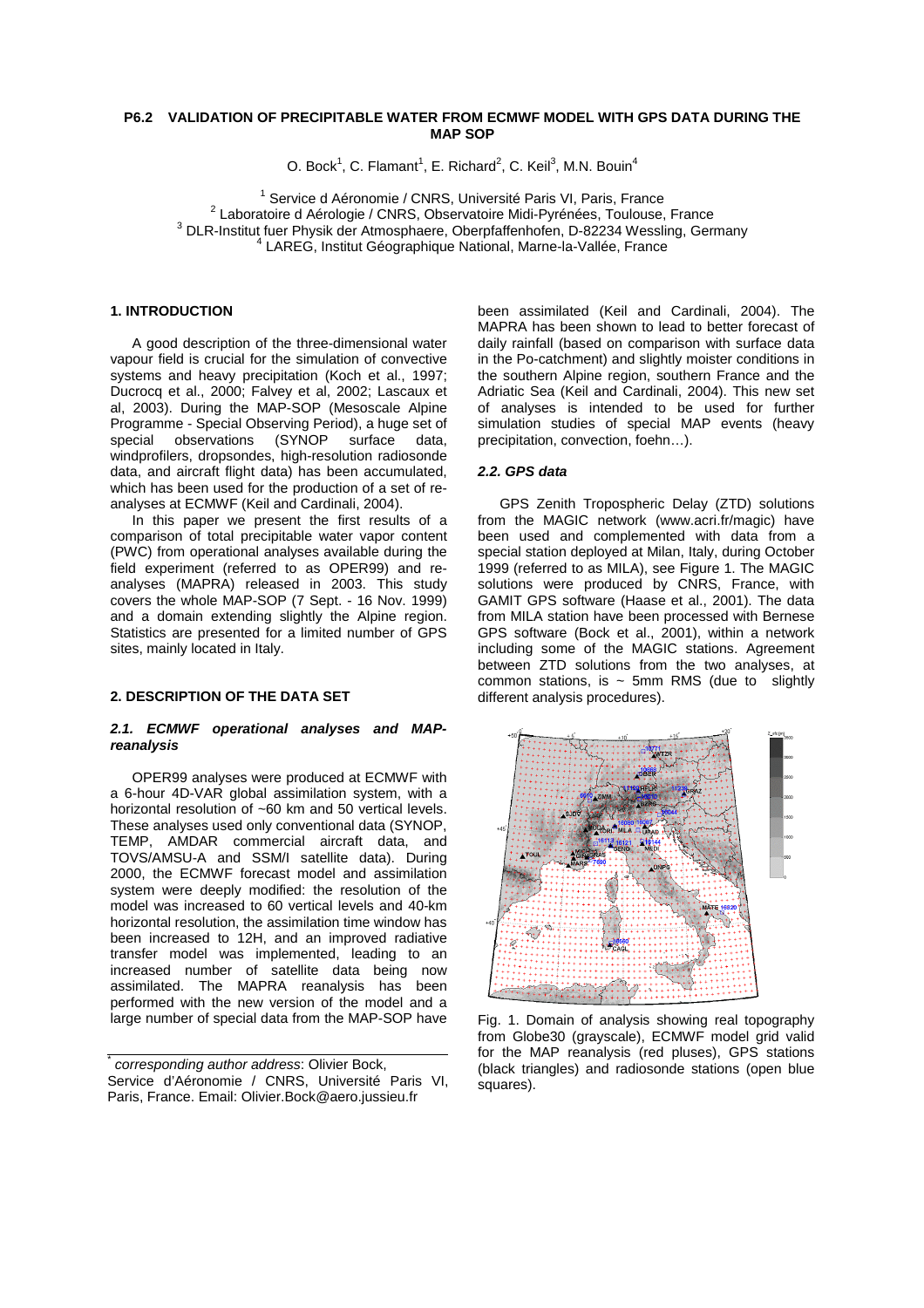### **3. COMPUTATION OF PRECIPITABLE WATER CONTENT**

# **3.1 ECMWF model**

In the model, all variables are represented on a reduced gaussian grid (RGG) (Hortal and Simmons, 1991). In order to avoid any loss of information due to horizontal interpolation of the model variables, we retrieved model variables at the nearest gridpoint of the RGG for every GPS station. Due to the quite coarse horizontal resolution of the model, the atmospheric column represented in the model and that sensed by a GPS receiver are not the same. In the MAP domain, the difference in topographic height of the GPS station and the model surface is up to 1000m at some stations. The difference in precipitable water content (PWC) expected from this height difference might be modelled but would not lead to a perfect correction. Therefore we do not perform this correction. The PWC from the model used here is thus defined by the following equation:

$$
PWC_{\text{model}} = \int_{P_b}^{P_t} \frac{q}{g} dP
$$

where q is specific humidity on model levels and P is pressure of the model levels. Integration is performed between model top and bottom levels. For MAPRA (60 vertical levels),  $P_t = 0.1$  hPa and  $P_b$  is pressure at the model's surface height.

#### **3.2. GPS**

GPS ZTD estimates are converted into PWC is obtained in two steps:

(1) formation of zenith wet delay: ZWD=ZTD-ZHD, where ZHD is zenith hydrostatic delay which is estimated using surface pressure (at the height of the GPS receiver):

$$
ZHD = 2.279 \times P_{surf}
$$

(2) conversion of ZWD into PWC using surface temperature (at the height of the GPS receiver):

$$
PWC_{\text{GPS}} = \kappa(T_{\text{surf}}) \times (ZTD_{\text{GPS}} - ZHD)
$$

Under standard conditions,  $k = 155$  kg m<sup>-2</sup> / m (Bevis et al., 1994).  $P_{Suff}$  and  $T_{Suff}$  are retrieved from nearest surface stations operated during the MAP SOP (http://www.map.ethz.ch/). The data are corrected for possible difference in altitude with GPS station (<200m for most stations). The uncertainty associated to a 200m extrapolation is  $\sim$  0.4 hPa and  $\sim$ 2°C (based on radiosonde data analysis). Sensitivity of PWC to errors in  $P_{\text{Suff}}$  and  $T_{\text{Suff}}$  is 0.35 kg m<sup>-2</sup> / hPa and 0.05 kg m<sup>-2</sup> / K. Accuracy of GPS ZTD estimates is ~5-10 mm. Finally, the accuracy of GPS PWC is estimated to  $~1$ -2 kg m<sup>-2</sup>.

#### **3.3. Radiosondes**

PWC is computed from radiosonde (RS) data by integrating specific humidity profiles converted from relative humidity (RH) and temperature measurements, between the altitude of either a GPS station or model surface and the highest altitude where RH data are reported by the RS :

$$
PWC_{rs} = \int_{P_0}^{P_1} \frac{q_{rs}}{g} dP
$$

|             | mean       | <b>MAP Reanalysis</b> |                  |          |                  |          |           | <b>Operational analysis</b> |                  |          |                         |          |           |
|-------------|------------|-----------------------|------------------|----------|------------------|----------|-----------|-----------------------------|------------------|----------|-------------------------|----------|-----------|
| <b>STA</b>  | GPS PWC    | ΛH                    | <b>APWC bias</b> | ∧PWC std | <b>bias/mean</b> | std/mean | <b>Nb</b> | ΔH                          | <b>APWC bias</b> | ∧PWC std | bias/mean               | std/mean | <b>Nb</b> |
|             | $[kq m-2]$ | [m]                   | [kg m-2]         | [kg m-2] | r%               | r%l      |           | [m]                         | [kg m-2]         | [kg m-2] | $P_{\alpha}$            | r%       |           |
| <b>BZRG</b> | 21.9       | 1095                  | $-10.4$          | 3,6      | $-47$            | 16       | 466       | 1203                        | $-9.7$           | 3.2      | $-44$                   | 15       | 466       |
| CAGL        | 23.0       | $-94$                 | $-1,9$           | 2,8      | -8               | 12       | 492       | $-109$                      | $-0.8$           | 2,9      | $-3$                    | 13       | 492       |
| GENO        | 24.4       | 205                   | $-2,9$           | 3,3      | $-12$            | 13       | 511       | 407                         | $-4,4$           | 3,5      | $-18$                   | 14       | 511       |
| GINA        | 20,8       | 123                   | $-1,5$           | 2,6      | -7               | 12       | 512       | 3                           | $-0.9$           | 2.7      | $-4$                    | 13       | 512       |
| <b>GRAS</b> | 16.0       | $-742$                | 3,5              | 2.7      | 22               | 17       | 486       | -993                        | 5.6              | 2.9      | 35                      | 18       | 486       |
| GRAZ        | 18.4       | 167                   | $-1,3$           | 2,4      | $-7$             | 13       | 522       | $-41$                       | 0.0              | 2,1      | 0                       | 11       | 522       |
| <b>HFLK</b> | 9,1        | $-727$                | 2,2              | 1,8      | 24               | 20       | 375       | $-1019$                     | 4,5              | 2,4      | 49                      | 26       | 375       |
| <b>MARS</b> | 25.8       | 60                    | $-1,7$           | 2,9      | $-7$             | 11       | 426       | 115                         | $-3,3$           | 3,0      | $-13$                   | 12       | 426       |
| <b>MATE</b> | 19.1       | $-295$                | 2,2              | 3,4      | 11               | 18       | 457       | $-288$                      | 1,3              | 3.7      | $\overline{7}$          | 19       | 457       |
| <b>MEDI</b> | 24,8       | 58                    | $-0,8$           | 3,1      | $-3$             | 12       | 510       | 75                          | $-1,5$           | 2,9      | $-6$                    | 12       | 510       |
| <b>MICH</b> | 18.9       | 154                   | $-1,5$           | 2,5      | -8               | 13       | 521       | 385                         | $-3,6$           | 2,8      | $-19$                   | 15       | 521       |
| MILA        | 20.2       | 31                    | $-0.5$           | 1,9      | $-24$            | 9        | 92        | 16                          | 0.7              | 2.1      | 3                       | 11       | 92        |
| <b>MODA</b> | 15.2       | 1061                  | $-6.5$           | 2,7      | $-43$            | 17       | 504       | 905                         | $-5.6$           | 2.3      | $-37$                   | 15       | 504       |
| OBER        | 16,6       | 56                    | $-0,5$           | 2,5      | $-3$             | 15       | 447       | 17                          | $-0,3$           | 2,4      | $-2$                    | 15       | 447       |
| SJDV        | 19.8       | $-142$                | 0,7              | 2,5      | 3                | 13       | 426       | 95                          | $-1,3$           | 2,3      | -6                      | 12       | 426       |
| <b>TORI</b> | 22,2       | 117                   | $-2,5$           | 3,1      | $-11$            | 14       | 489       | 737                         | $-6,2$           | 3,4      | $-28$                   | 15       | 489       |
| <b>TOUL</b> | 22,1       | 30                    | $-1,9$           | 3,2      | -9               | 14       | 482       | -8                          | $-1,1$           | 3,4      | $-5$                    | 15       | 482       |
| <b>UNPG</b> | 23,4       | 166                   | $-3,3$           | 3,5      | $-14$            | 15       | 419       | 166                         | $-3,5$           | 3,1      | $-15$                   | 13       | 419       |
| <b>UPAD</b> | 22.9       | $-92$                 | 0,2              | 2,6      | 1                | 11       | 393       | $-19$                       | 0.4              | 2,5      | $\overline{\mathbf{2}}$ | 11       | 393       |
| <b>WTZR</b> | 17,2       | 4                     | $-0,1$           | 2,1      | $-1$             | 12       | 476       | $-71$                       | 0.0              | 1.8      | 0                       | 10       | 476       |
| ZIMM        | 15,2       | $-109$                | 0,3              | 2,2      | $\overline{a}$   | 15       | 497       | $-45$                       | $-0,1$           | 1,9      | $-1$                    | 13       | 497       |
| mean        | 19,9       | 54                    | $-1,3$           | 2, 7     | $-7$             | 14       | 453       | 73                          | $-1, 4$          | 2,7      | $\sim$                  | 14       | 453       |

Table 1: Comparisons of 6 hourly model PWC to GPS PWC, throughout the MAP-SOP.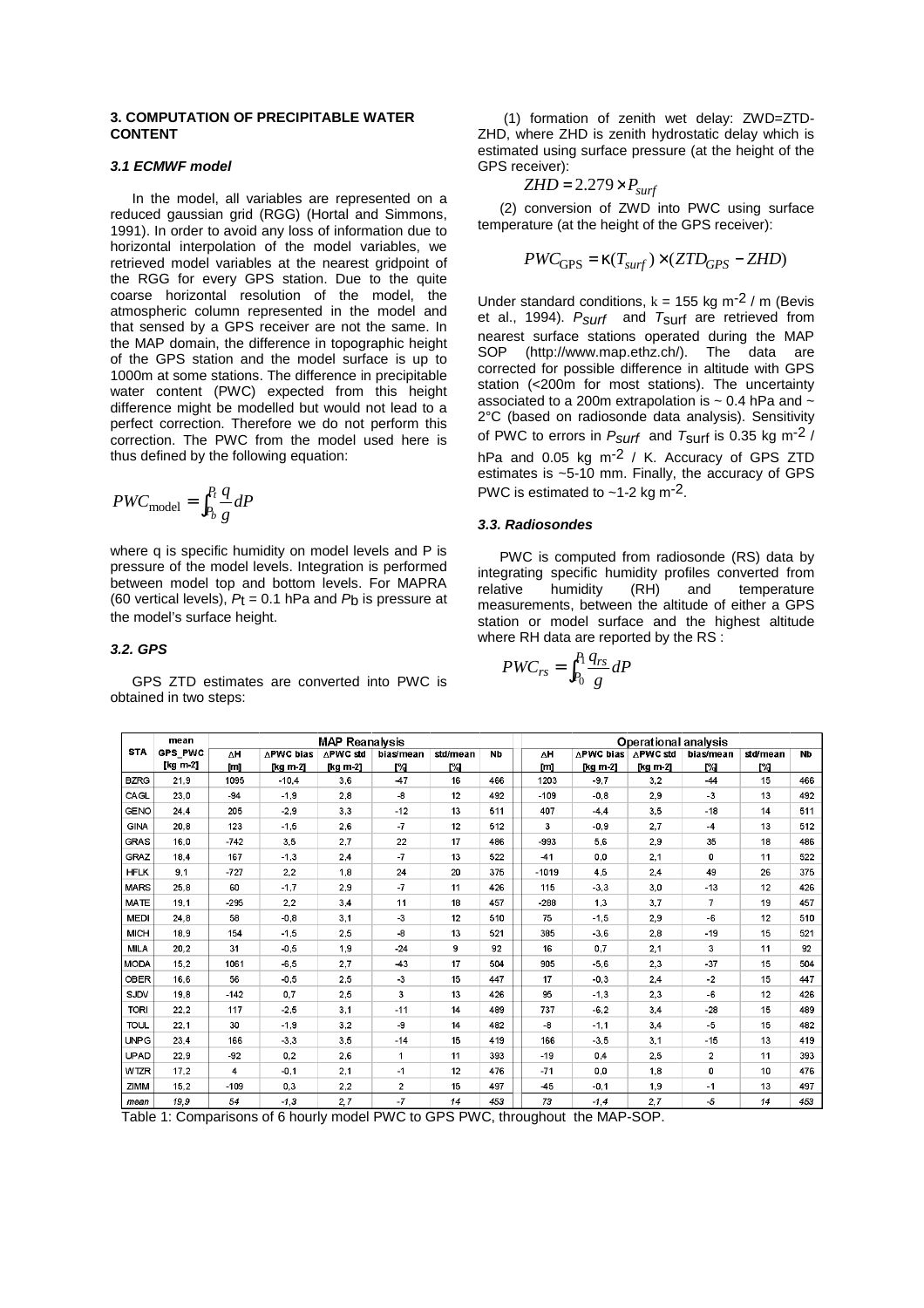

Fig. 2. Plot of model and GPS PWC (solid lines) and differences (lower dashed lines), at two Italian stations around the Po catchment, during the MAP-SOP.

When the GPS station height or model surface height is below RS station, RS data are extrapolated as for surface data (see 2.2.). The resulting uncertainty in q is of ~1g/kg for 200m height difference. High-resolution (~50m) RS data were retrieved from the MAP database (http://www.map.ethz.ch/). Most of the sondes operated during the MAP SOP were Vaisala RS80. At present, these data are not corrected for biases in humidity measurement.

Note that with present definitions, PWC is expressed in kg m<sup>-2</sup> (with 1 kg m<sup>-2</sup> = 1 mm in conventional PW unit).

# **4. COMPARISON OF GPS AND MODEL PWC**

Table 1 shows that the bias is generally < 3 kgm<sup>-2</sup>, but at some stations it can reach 6-10 kg m<sup>-2</sup> (MODA, BZRG). MAPRA and OPER99 have nearly similar bias, but MAPRA bias is smaller for stations GENO, GRAS, and TORI. Standard deviation between GPS and model is  $\approx$  2.7 kg m<sup>-2</sup> or 14%. In fact, that there is a nearly-linear relationship between fractional bias, (model-GPS)/GPS, and height difference (such a dependence was expected since mode PWC is not corrected for height difference). A linear fit of fractional bias versus altitude difference yields a slope of nearly - 40% / 1000m (computed over all 21 stations). When this bias is corrected using the fitted linear relationship, the residual bias is  $< 2$  kg m<sup>-2</sup> at all stations (0.6-0.7 kg m-2 RMS). This residual bias is smaller for MAPRA than OPER99, and is smaller than 1 kg m-2 at all stations, except CAGL. Model PWC at this latter station is thought to be biased from the assimilation of radiosonde humidity data with known dry bias problems.

Figure 2 shows that PWC is varying in a large extent (between 10 and 40 kg m-2) during the MAP SOP. At GENO and UPAD (not shown) this variability is directly connected to moist inflow from the Mediterranean and Adriatic Sea during most of the IOPs. At UPAD, the model is in very good agreement with GPS observations. At GENO and TORI differences are slightly larger, with peaks of 5-10 kg m<sup>-2</sup>, though MAPRA is in better agreement with GPS than OPER99. At BZRG (not shown), the time evolution of model PWC roughly follows that of GPS, but a slowly varying offset indicates a dependence of PWC error on weather situation which might be due to model errors. When bias and standard deviation (STD) are computed over the different IOPs, it is again observed that they are largely varying during the SOP and seem to depend on the weather situations. For IOPs 6-8 and 13-17, both bias and STD are smaller than for the other IOPs. These IOPs are characterized by stratiform rain, except IOP15 (frontal passage with heavy rain). This seems to indicate that model PWC is better estimated under such conditions.

Figure 3 shows that model PWC is very close to RS PWC, when RS PWC is integrated over the atmosphere column represented in the model. This is a result of the assimilation of RS data in both OPER99 and MAPRA. It is seen also, that GPS PWC and RS PWC now integrated from the GPS receiver altitude,